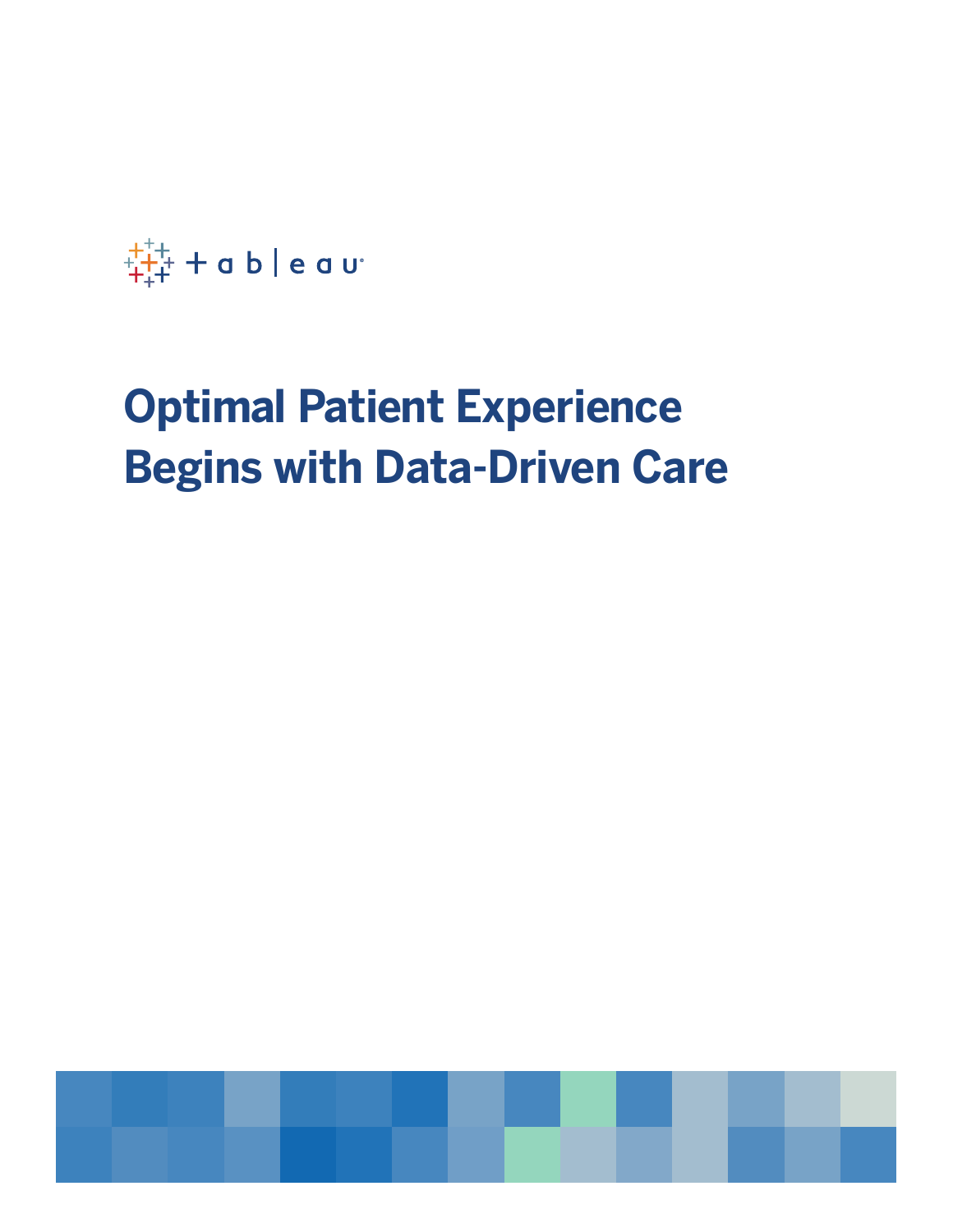# **Contents**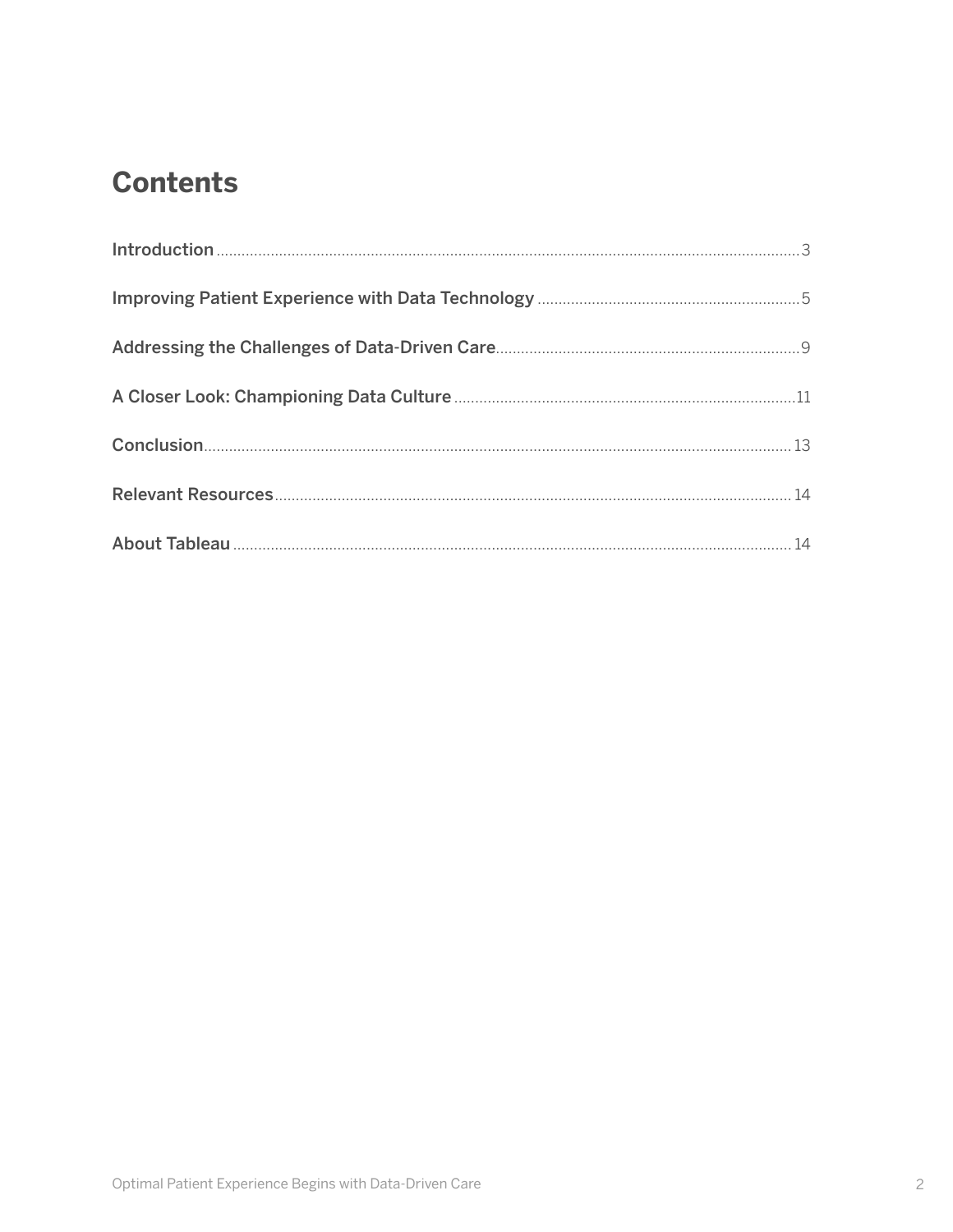## **Introduction**

44

A great patient experience connects clinical excellence with outcomes. It connects efficiency, quality, behaviors, and mission with caregiver experience and engagement. The patient experience relies on teamwork, communication, shared decision making, empathy, compassion, and human connection. It is also influenced by dignity, respect, and humanistic values, as well as the ability and willingness of clinicians to relate to their patients as people, not as a medical condition or a room number.

#### —CHRISTY DEMPSEY MSN, MBA, CNOR, CENP, FAAN

From the neurology department to the NICU, the practice of medicine is changing. There's more recognition that patient experience is intrinsically related to outcomes, and providing patients with quality care is foundational to achieving better outcomes. Patients are also increasingly interested and involved in managing their own care, and demand the same levels of personalization they receive from other consumer experiences. This new paradigm requires that providers deliver tightly integrated, responsive, and accessible services—while operating within a highly-regulated environment that's defined by ever-increasing financial and cost pressures.

As a healthcare leader, you're challenged to ensure that your organization has the strategic, cultural, operational, and technological capabilities to meet all of these expectations, and others that are continually emerging. To achieve your mission, and for patient experience to be a core success metric in your organization, you need a strategy that's built on one of your key assets: data.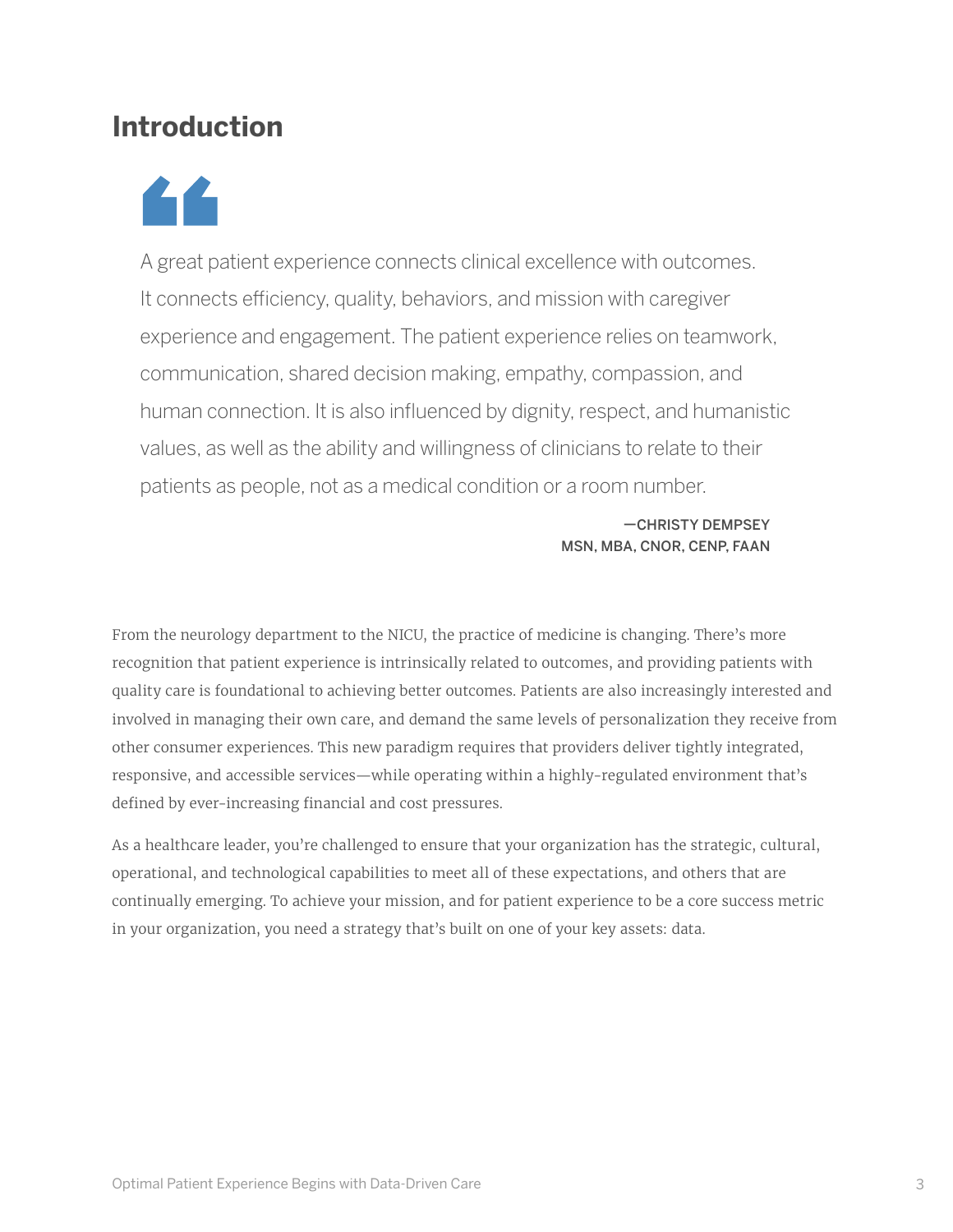Data and data-driven insights are essential for improved decision-making, reduction in inefficiency and waste, more affordable care, and empowered patients. Yet, despite the obvious need for datadriven medicine, many organizations have yet to fully realize the potential of their data. In a [recent](https://www.managedhealthcareexecutive.com/article/top-4-challenges-healthcare-executives-face-2019/page/0/3)  [survey](https://www.managedhealthcareexecutive.com/article/top-4-challenges-healthcare-executives-face-2019/page/0/3) of healthcare executives, only 12% of respondents said that their organization is effectively using data to improve healthcare quality and reduce costs, and 42% report little or no progress.

#### **Shift to value-based care puts data in the spotlight**

Historically, the health care industry has relied on a standard, fee-for-service structure. Providers received a single payment for services rendered over a fixed period of time, and high profit margins were the barometer of success. This volume-based approach does little to improve quality, or patient satisfaction. It's no surprise that value-based care, or accountable care, has emerged as a new way to reduce cost, and improve patient experience. With value-based care, providers can manage more patients, create incentives, and increase market share by offering more options.

What does value-based care have to do with data? In a value-based care system, healthcare organizations require a solid data analytics infrastructure in order to learn from the data where to invest and expand, and most importantly, how to improve the patient experience–inclusive of cost, quality, performance, and outcomes.

Times of rapid change are never easy, and often require a deep transformational shift to create an environment that is conducive to success. Prioritizing data analytics as part of your strategic plan is a necessary first step in that transformation.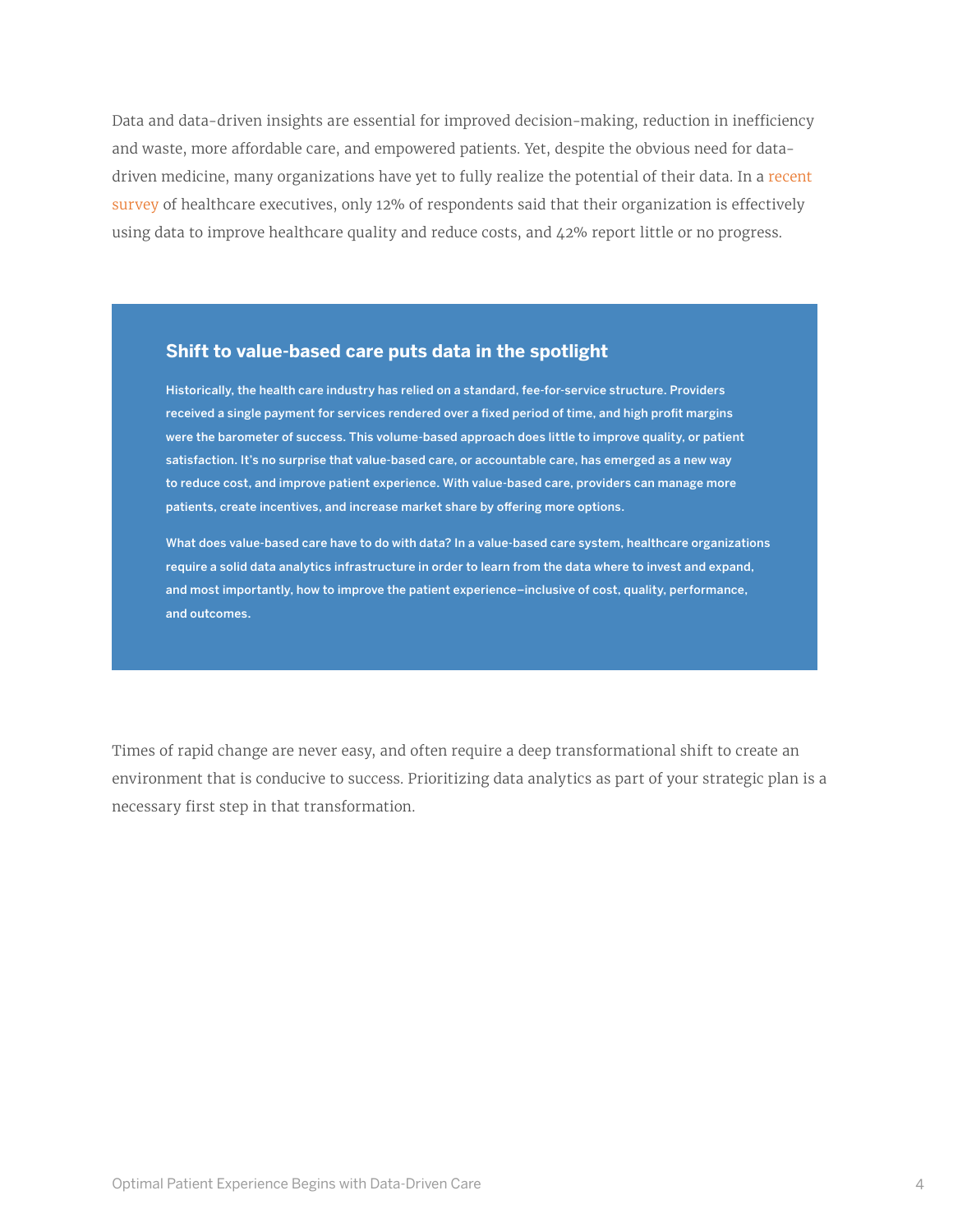# **Improving Patient Experience with Data Technology**

44

By leveraging big data, we can create a vision of health care that is more preventative, predictive, personalized, and precise.

> —LLOYD MINOR, MD DEAN OF STANFORD SCHOOL OF MEDICINE

As a healthcare organization, a culture of continuous improvement is synonymous with mission. And to fulfill that mission, there needs to be an understanding across the entire organization of how data informs the care continuum—and, ultimately, shapes the patient experience.

### Re-imagining the patient experience

A recent [Stanford Medicine report](https://med.stanford.edu/content/dam/sm/school/documents/Health-Trends-Report/Stanford-Medicine-Health-Trends-Report-2018.pdf) revealed that 55% of physicians surveyed acknowledged symptoms of burnout: exhaustion, cynicism, feeling of reduced effectiveness. Burnout, according to the report, decidedly influences quality of care, patient safety, turnover, and patient satisfaction. Further, the AMA notes that clinicians spend about half their time in administration, data entry, and documentation, and only 33 percent of the day face-to-face with patients.

These statistics are sobering, and don't tell the story of a positive patient experience. If first-line providers are experiencing burnout, the patient experience is obviously compromised. By leveraging your existing data, it's possible to alleviate some of the administrative burden that contributes to burnout. Using artificial intelligence and machine learning algorithms, clinicians can reduce time spent on record-keeping, and go even further—using granular data insights to help with diagnoses, treatment plans, and predicting future disease.

To bring data-driven solutions into the mainstream, and re-imagine the patient experience, data needs to be accessible. Healthcare leaders need to make data interoperability an organizational priority, and eliminate the data silos that prevent data from being queried holistically. Interoperability is fundamental: with access to all of their patients' medical history, providers can make more informed care decisions. While progress is being made, a [2017 study](https://www.ncbi.nlm.nih.gov/pubmed/28971929) notes that less than 30 percent of US hospitals were able to meet the four interoperability metrics—data integration, reception, distribution, and funding. However, as the Fast Healthcare Interoperability Resource (FHIR) standard continues to gain traction, healthcare organizations will be able to exchange data from disparate systems readily.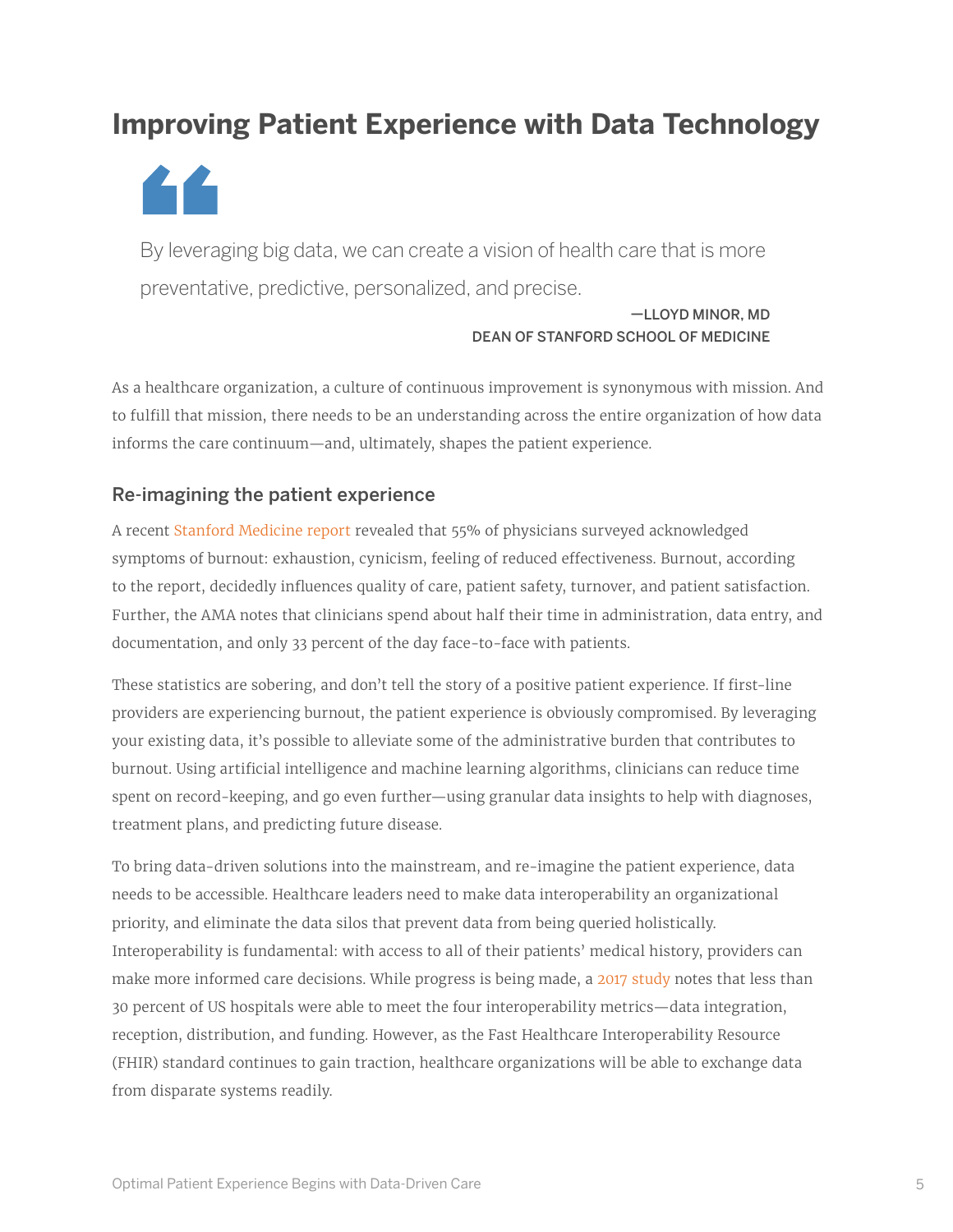### From data to insight

Organizations that aspire to use data insights to improve the patient experience need to prioritize data accessibility. And once data silos are eliminated, you need to be able to explore the data to gain a deeper understanding. After all, your data is only as valuable as the insights it provides.

Data-driven healthcare organizations understand that investing in a technology platform that supports robust data analytics is not just a trend—it's smart business. In fact, modern data analytics platforms, unlike solutions of the past, are designed to be compatible with legacy systems, which allow you to leverage your existing investments, and at the same time, accelerate time-to-value for your new technology investment.

### The future of patient experience

Forward-looking healthcare leaders are planning for a new normal where patient access to services is seamless and intuitive, and care delivery incorporates insights from disparate data that's been given new meaning using machine learning algorithms.

Artificial intelligence and machine learning will also make it possible for data from wearables, smart phones, and virtual assistants to be used for patient care. Patient risk scoring will be based on richer, more detailed data, including behavioral, environmental, and patient-reported data. As a result, patient diagnoses will be more precise, and emerging health issues will be easier to detect.

## **DATAPOINTS**

Did you know?

**90% of the US's \$3.3 trillion annual healthcare spend is on people with chronic conditions.**

**According to [one estimate,](https://www.accenture.com/us-en/insights/artificial-intelligence-index) AI could help reduce US health care costs by \$150 billion by 2026.**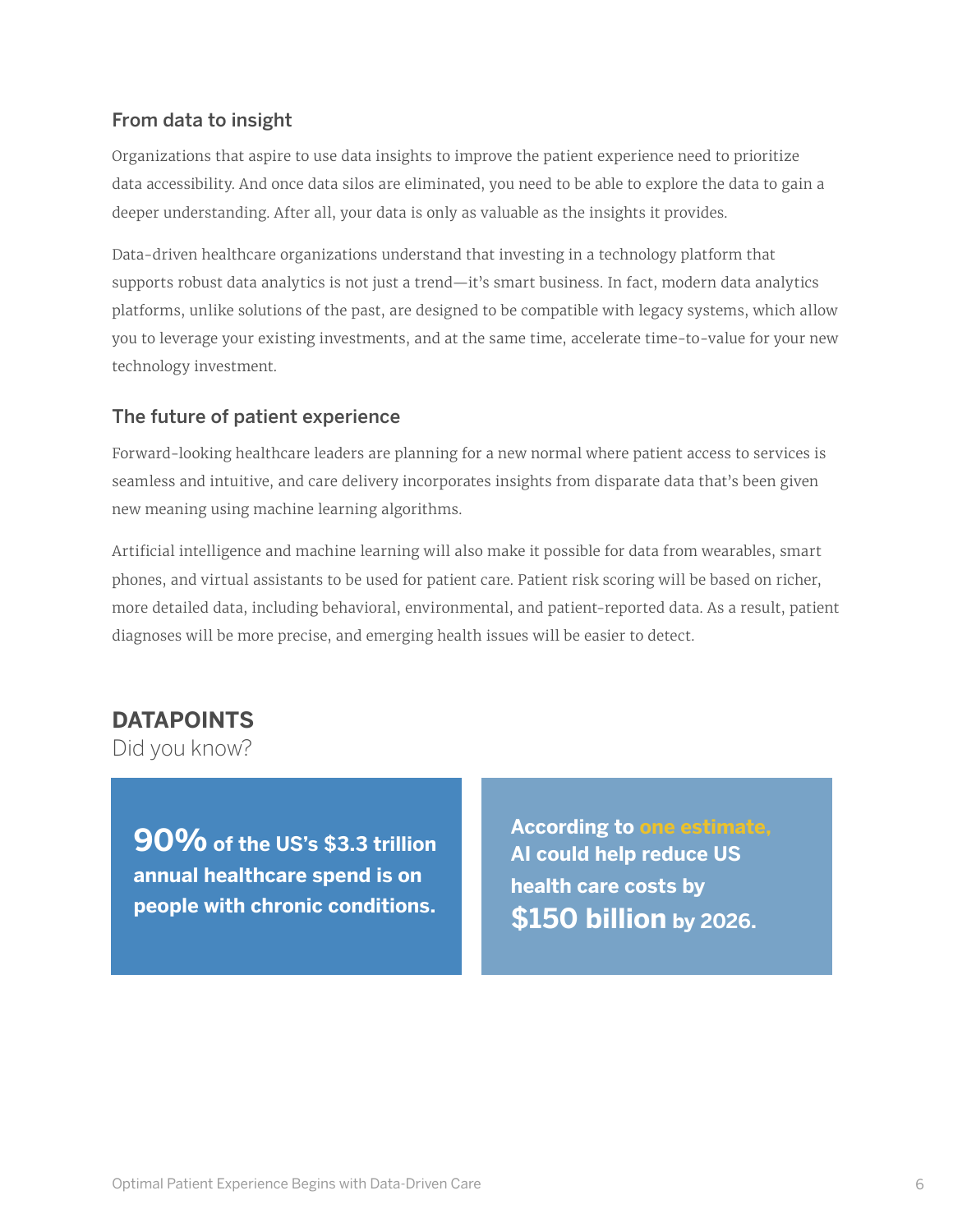### **Descriptive, predictive, and prescriptive analytics**

What's in a name? It's a question worth exploring when it comes to healthcare data because depending on the goals of your data initiative, and how you're measuring patient experience KPIs, you will be focusing on either descriptive, predictive, or prescriptive analytics—and perhaps all three.

**Descriptive analytics** are the historical record of what has already occurred. This is the majority of all healthcare data, and includes claims data, clinical documentation, patient surveys, and lab tests. It's report-based, and offers no trend of forecast analysis.

**Predictive analytics** uses descriptive data to forecast future events. To conduct predictive analysis, an organization needs true interoperability, and more data than what's found in electronic medical records (EMRs).

**Prescriptive analytics** relies heavily on machine learning algorithms to indicate what course of action will yield the most significant benefit when a predicted event occurs. Prescriptive analytics in healthcare tends to be a more mature initiative, with [a number of barriers to adoption](https://www.soa.org/globalassets/assets/Files/programs/predictive-analytics/2019-health-care-trend.pdf): lack of skilled employees, regulatory issues, and too much data.

#### Providence St. Joseph Health: data-driven success at scale

Healthcare leaders recognize that robust, integrated data analytics solutions are achieving wins for their patients, and their organizations. At Providence, data analytics are an integral part of improving patient care, delivering affordable treatment, and providing a better overall healthcare experience.

Providence created the chief medical analytics officer role, led by Ari Robicsek, MD, to manage a system-level clinical analytics team that builds and implements Tableau dashboards and other analytics tools for system-wide clinician use. The team includes people with working knowledge of the specific needs of clinicians: physicians who oversee cost of care versus outcomes of care measurement and tool development; nurses who translate between the clinical, analytics, and technical teams to ensure the analytics work and results are relevant to all clinicians; and biostats staff with deep, healthcare-related, data analytics experience. Regional and hospital-specific analytics teams exist in addition to this central analytics team, resolving local problems.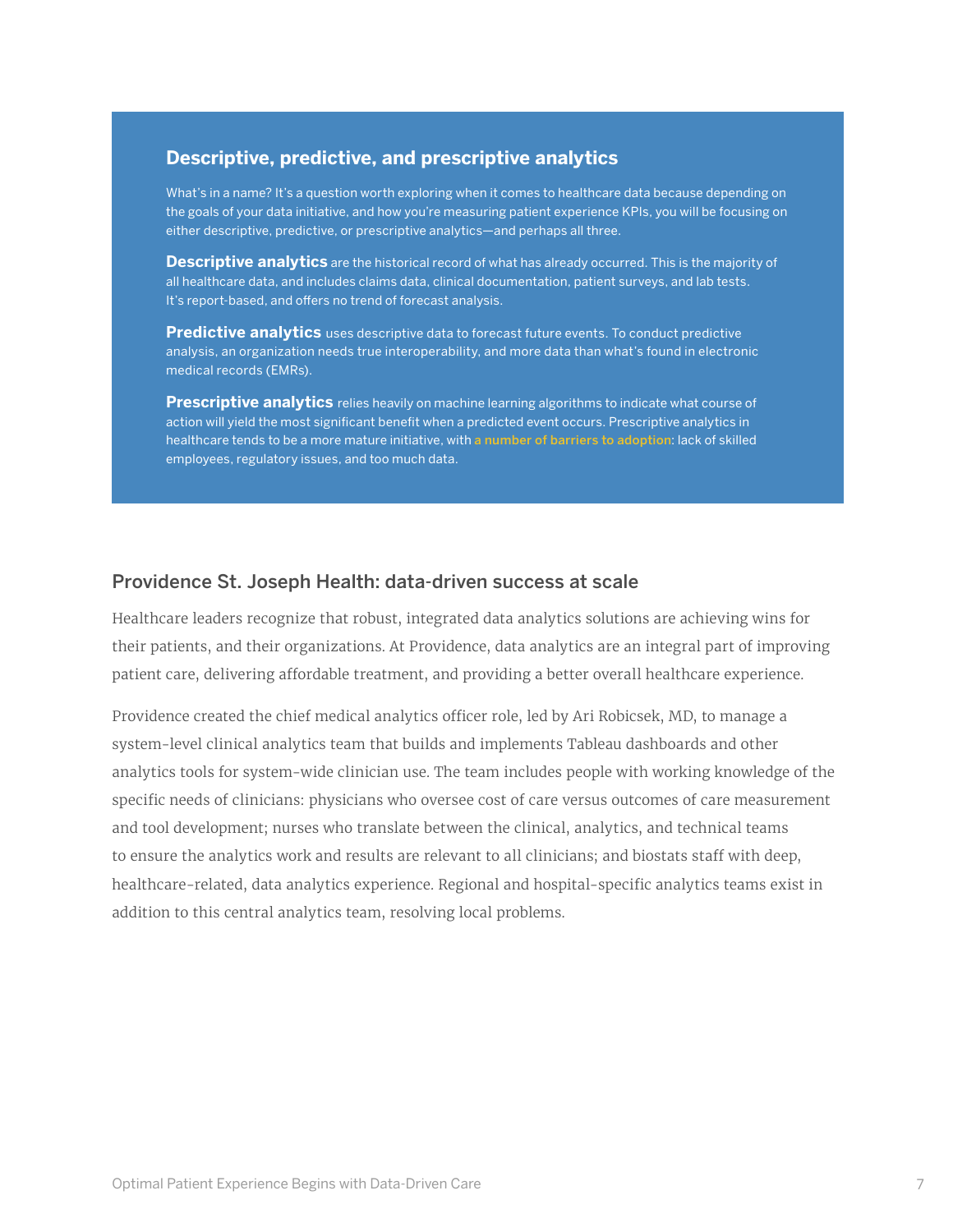

It's somewhat unusual to have a physician full-time in a role of directing analytics. And I would argue in healthcare that's a really useful thing.

#### —ARI ROBICSEK, MD CHIEF MEDICAL ANALYTICS OFFICER, ST. JOSEPH HEALTH

By collecting data, analyzing it, and sharing it in a more organized way, Providence now makes it easier for doctors to understand what behaviors positively or negatively impact patient care. It is now bending the cost curve downward or keeping it flat across all patient costs and clinical areas for its 51 hospitals, even in the face of inflationary pressures. Across ten clinical conditions, Providence [has reduced the cost of care](https://www.tableau.com/solutions/customer/providence-caregivers-improve-care-reduce-patient-costs-with-Tableau) by \$20 million in the first year of these efforts.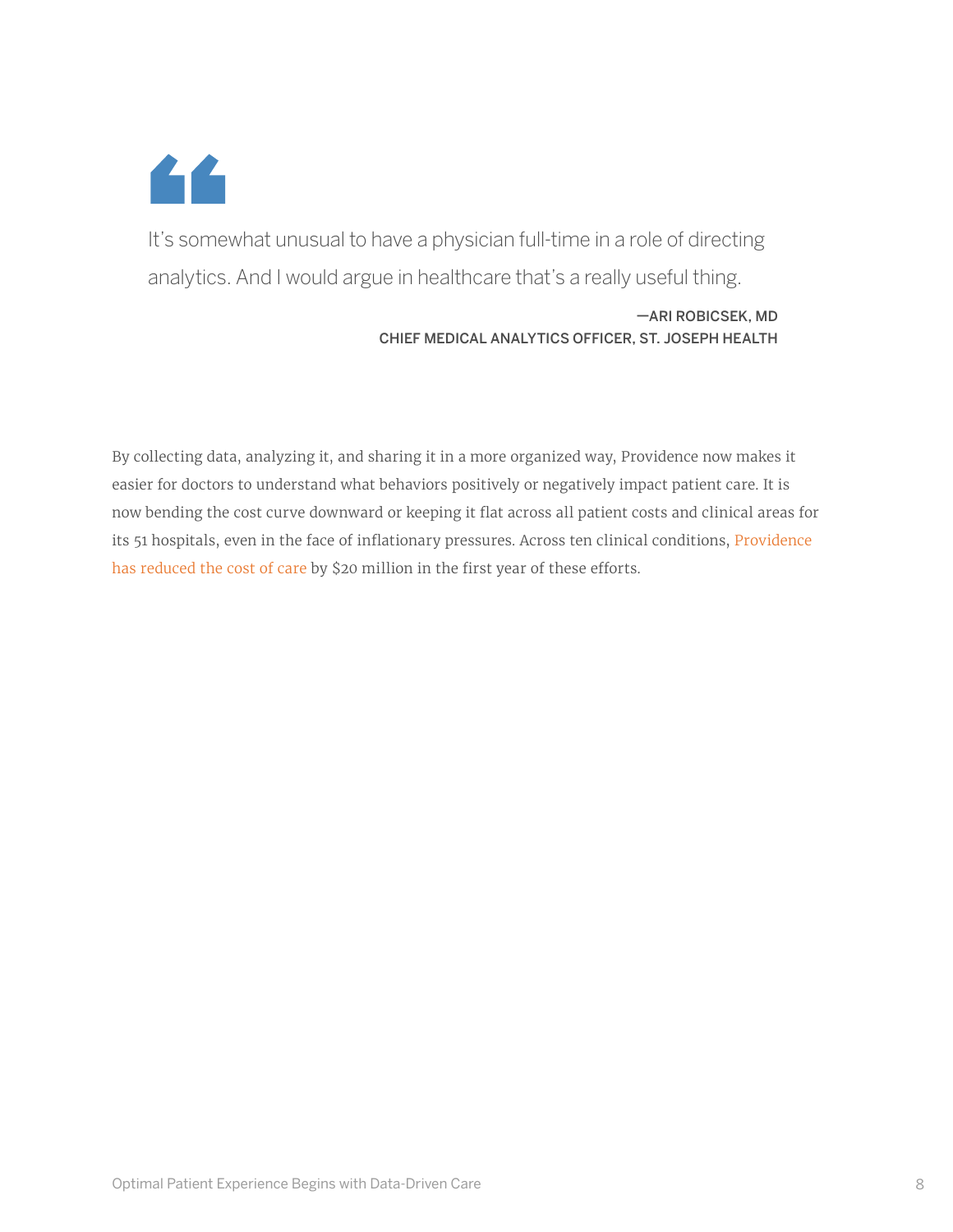# **Addressing the Challenges of Data-Driven Care**

££

You need to start with a plan, and that plan has to stem from your leadership—on the clinical side, the business side, and the technical side.

> —SANKET SHAH PROFESSOR OF HEALTH INFOMATICS, UNIVERSITY OF ILLINOIS AT CHICAGO

Healthcare organizations that are serious about implementing a data-driven approach to patient care need to set specific, well-articulated goals that relate to the organization's overall strategic goals. It's also essential that C-suite leaders are data literate, and know the difference between traditional business intelligence reporting and the more complex requirements of predictive and prescriptive analytics.

Learning to become less risk-adverse is another component of establishing a data-centric approach to patient care. Because healthcare is, in large part, governed by regulatory requirements, there is a hesitancy to change proven routines that work—so resistance to change is an issue that must be faced head-on. "Adoption is completely tied to workflow," explains Barry Chaiken, MD, and clinical lead at Tableau. "If a solution fits a clinician workflow and enhances patient care, they will use it." He goes on to observe, "What each worker does in a provider organization impacts patient care and the patient experience. Scaling analytics to the enterprise allows each staff member to utilize data to perform at their best."

According to Dr. Chaiken, the power of analytics is so huge, it would be an enormous failure to accept a "good enough" attitude. "Healthcare needs to embrace new tools. There's no room for complacency. The opportunity cost of not doing so is too high."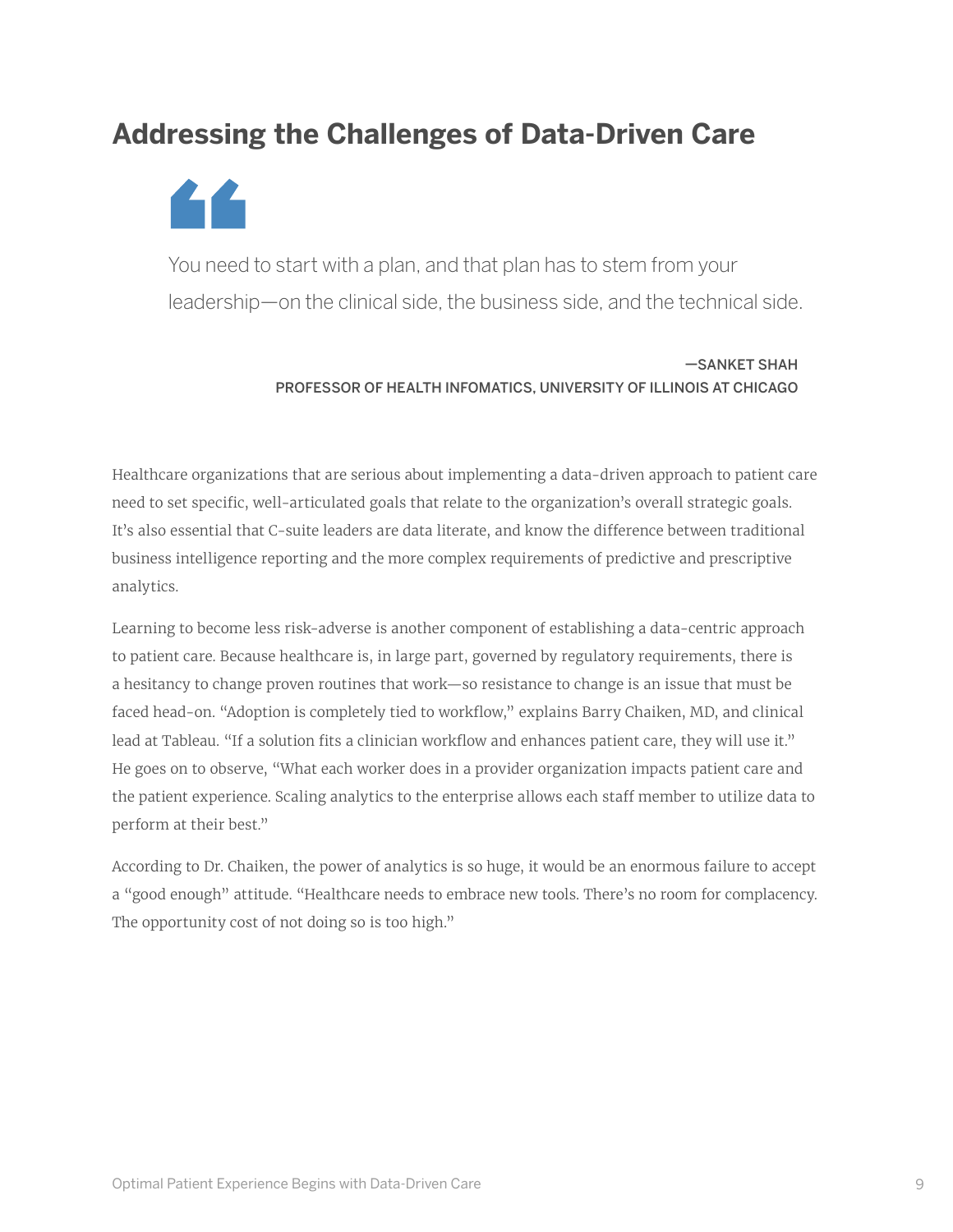#### **Big data, big questions**

On the journey to delivering optimal patient experience, it's important to understand your overarching priorities. According to [Health IT Analytics](https://healthitanalytics.com/features/turning-healthcare-big-data-into-actionable-clinical-intelligence), organizations should ask themselves the following questions, to assess data analytics needs.

- What areas of the organization are in need of support from a data-driven analytics platform? Do we have representatives from each of these areas on our data management team?
- Is there a specific project or use case that will produce a short-term return on investment to build confidence, experience, and demonstrate success?
- What are our upcoming regulatory and financial challenges? How can we use data insights to address them?
- Where do we see our organization in five years? Ten years? Do we want to prioritize growth, cooperative partnerships, patient care quality, or our reputation within the community? What data do we need to achieve those targets?

Once an organization begins to move forward with its data initiatives, leadership plays a critical role in communicating the goals, and steering the organization in the desired direction. But the C-suite can't accomplish this in a vacuum. Data needs to be everyone's responsibility, and a core competency across the organization. There needs to be ongoing support for growing a vibrant, dynamic "data brain trust"—[a multi-disciplinary team](https://healthitanalytics.com/features/turning-healthcare-big-data-into-actionable-clinical-intelligence) representing IT, doctors, nurses, operations, administration, and health information management, led by an executive champion.

#### Success metrics

As illustrated in the graphic below, healthcare organizations show significant gaps in their efforts to manage their data strategies. It's difficult to deliver a higher level of patient experience if data management isn't a priority.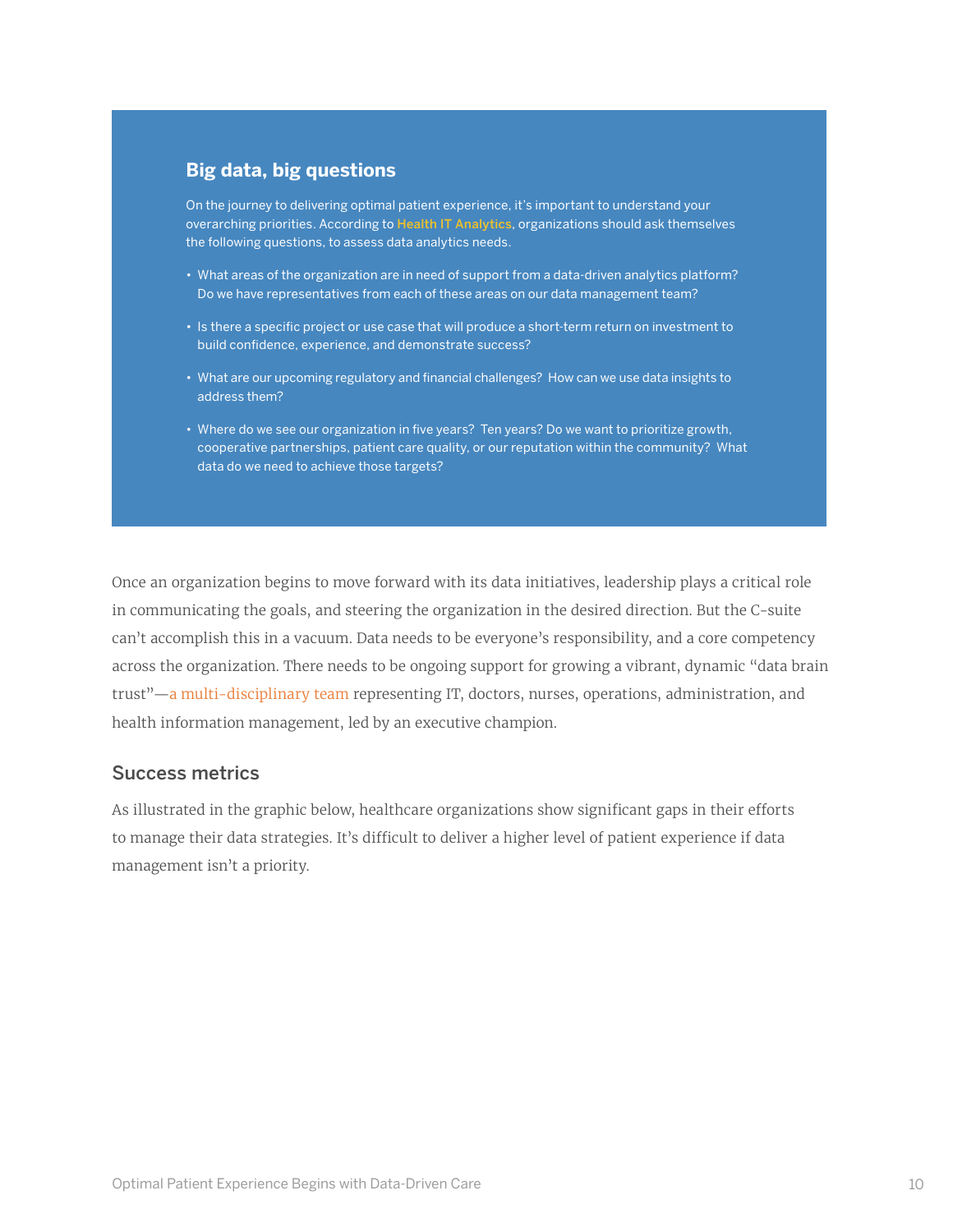#### Lack of effective data management strategies

Source: Deloitte



With a seasoned, cross-functional team in place, you'll be able to address the open questions, and focus on developing strategies for key focus areas, including data quality, governance, privacy, security, and regulatory compliance—in addition to addressing ethics concerns related to AI and patient care.

# **A Closer Look: Championing Data Culture**

According to Forrester<sup>1</sup>, insights-driven businesses are growing at an average of more than 30% annually and are on track to earn \$1.8 trillion by 2021. That's heady stuff, but the rewards are the result of organization-wide, cultural change. Becoming a data-driven organization is a process, not a destination.

At Tableau, we believe that data and technology need to work in tandem with the people in the organization to begin effecting cultural change. Orchestrating change, and doing it efficiently, requires executive advocacy, agility, data proficiency, and a broad, active community to ensure the mission, goals, and needs of the entire organization are met—in process and technology.

<sup>1. &</sup>quot;Insights-Driven Businesses Set The Pace For Global Growth", Forrester Research, Inc., October 19, 2018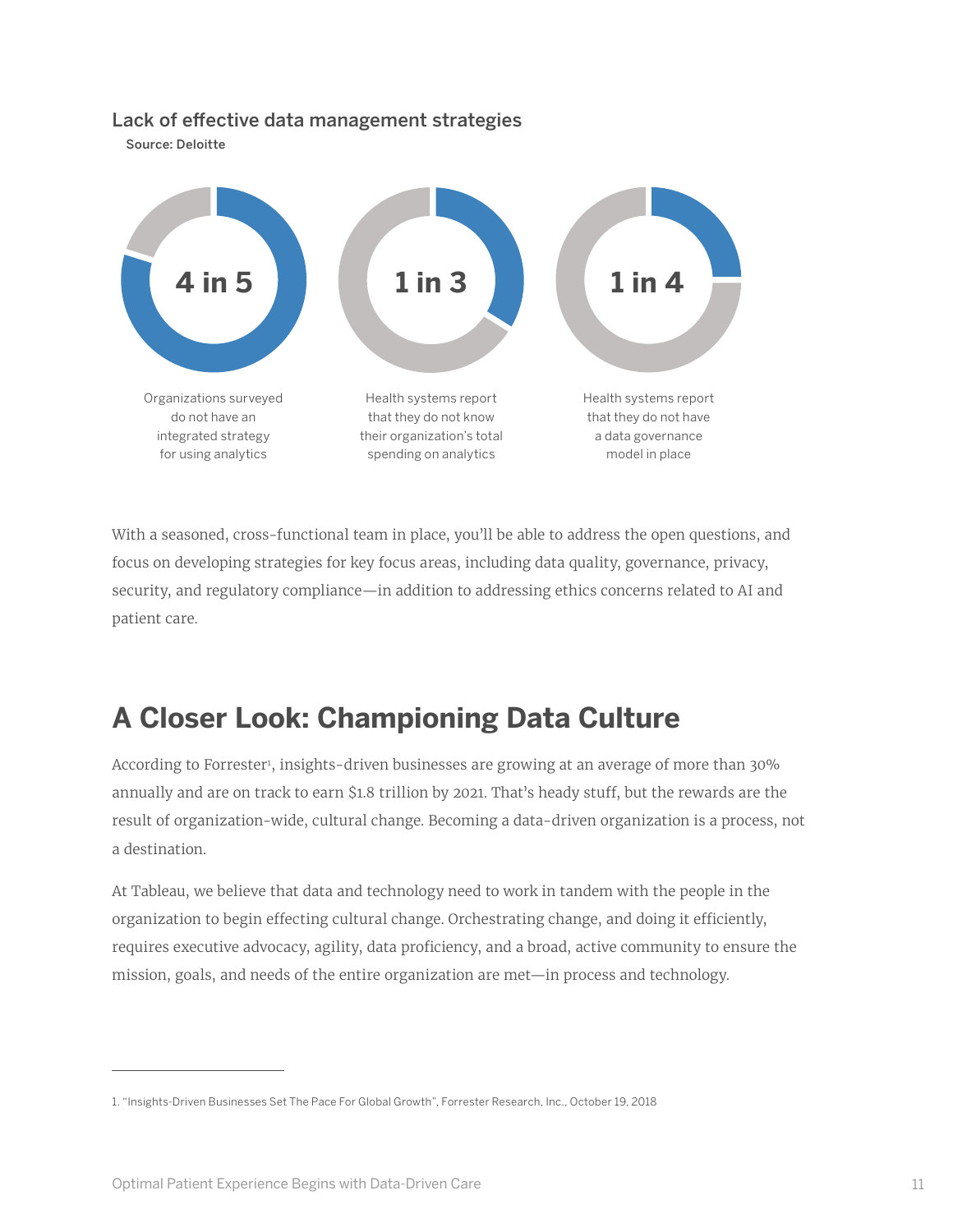### Begin at the beginning

Organizations that develop strong data cultures share common elements around commitment, trust, talent, sharing, and mindset. Healthcare organizations should consider these questions as they strive towards building a data-driven culture and exceptional patient experiences. Are you ready to think, act, and behave differently with data? Get started:

- 
- What is our data strategy as an organization, and if it's undefined or ill-defined, what problems exist where data might help?
- $\triangledown$  Is leadership advocating to put data front-and-center in clinical care delivery, and business decision-making?
- $\blacksquare$  Is there an understanding of what data exists, and do people trust it?
- How sophisticated is our data management approach, and what resources might improve or help the organization scale with confidence?
- What processes, if any, do we need to refine to ensure there's a strategy for data governance?
- What data capabilities do employees have? Are there gaps in data skills across different levels?
- Are we following analytics best practices, and if not, what organizational standards should be instituted to ensure consistent practices are followed?
- Do we have a broader internal community that is or will commit to getting people excited about data and its potential impact on the org? If not, how can we develop it?
- $\mathcal{\overline{V}}$  Do you have change management strategies and executive sponsorship in place to adopt a datadriven mindset?

### Tableau's commitment to data culture—and beyond

As you chart your course to becoming a data-driven organization, it's important to remember that you are not just deploying software—you are driving organizational transformation by prioritizing facts over intuition with data at the center of every conversation. Your decisions should not only give people the right tools, but they must also enable the development of new skills, create new behaviors, encourage participation, and recognize achievements to alter how the organization uses data every day. We feel so strongly about this, we've created a framework called [Tableau Blueprint](https://help.tableau.com/current/blueprint/en-us/bp_overview.htm) to help guide you through the process.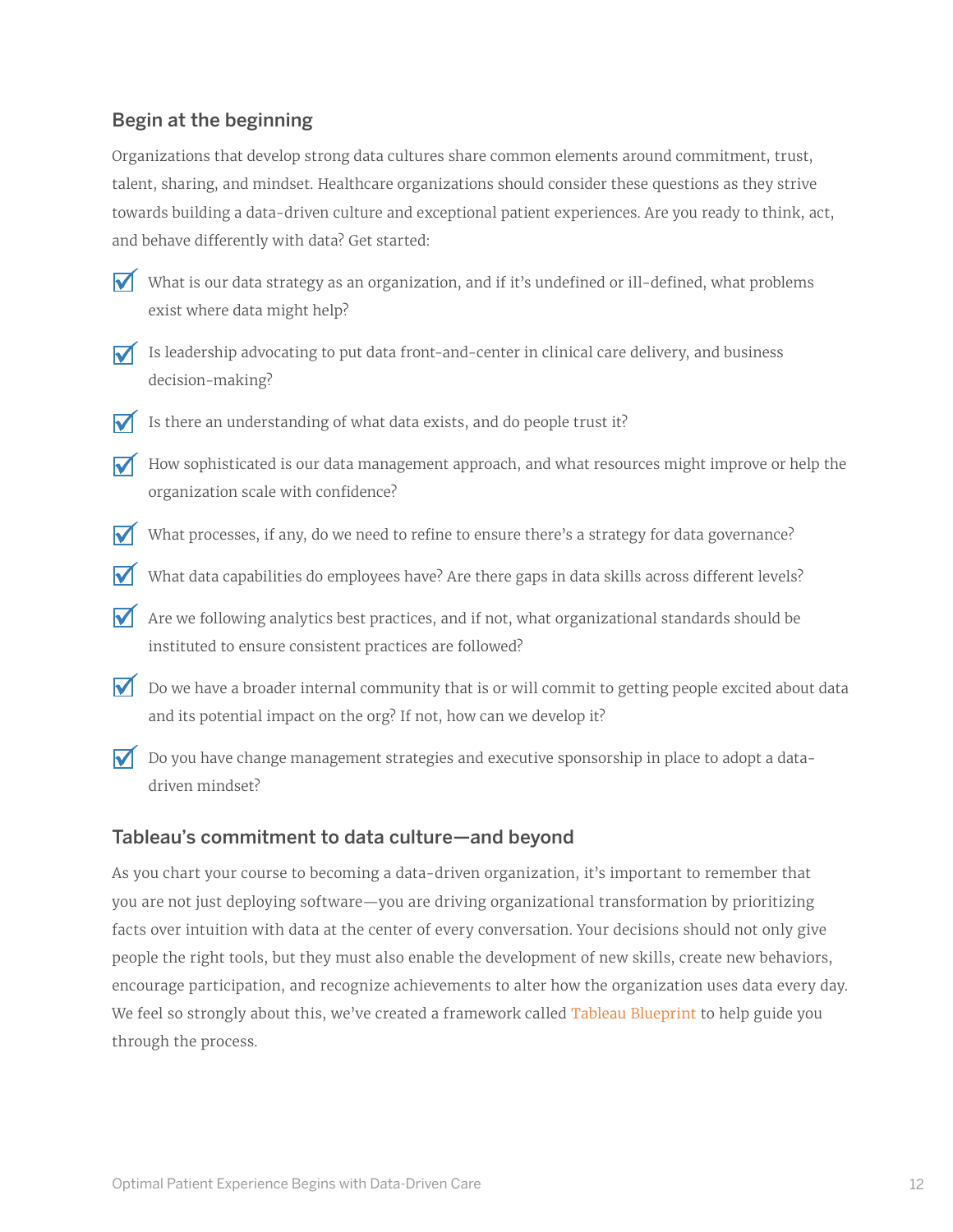# **Conclusion**

### The future of patient experience is now

In a truly data-driven healthcare organization, the future is already here.

In this new era, data is pervasive, deeply tied to outcomes, and optimal patient experience is delivered on a human scale, informed by actionable data insights. With so much at stake, there's no going back to business as usual.

To learn more about how Tableau can help your organization deliver optimal patient experience with the power of visual analytics, visit our [healthcare analytics page.](https://www.tableau.com/solutions/healthcare-analytics)